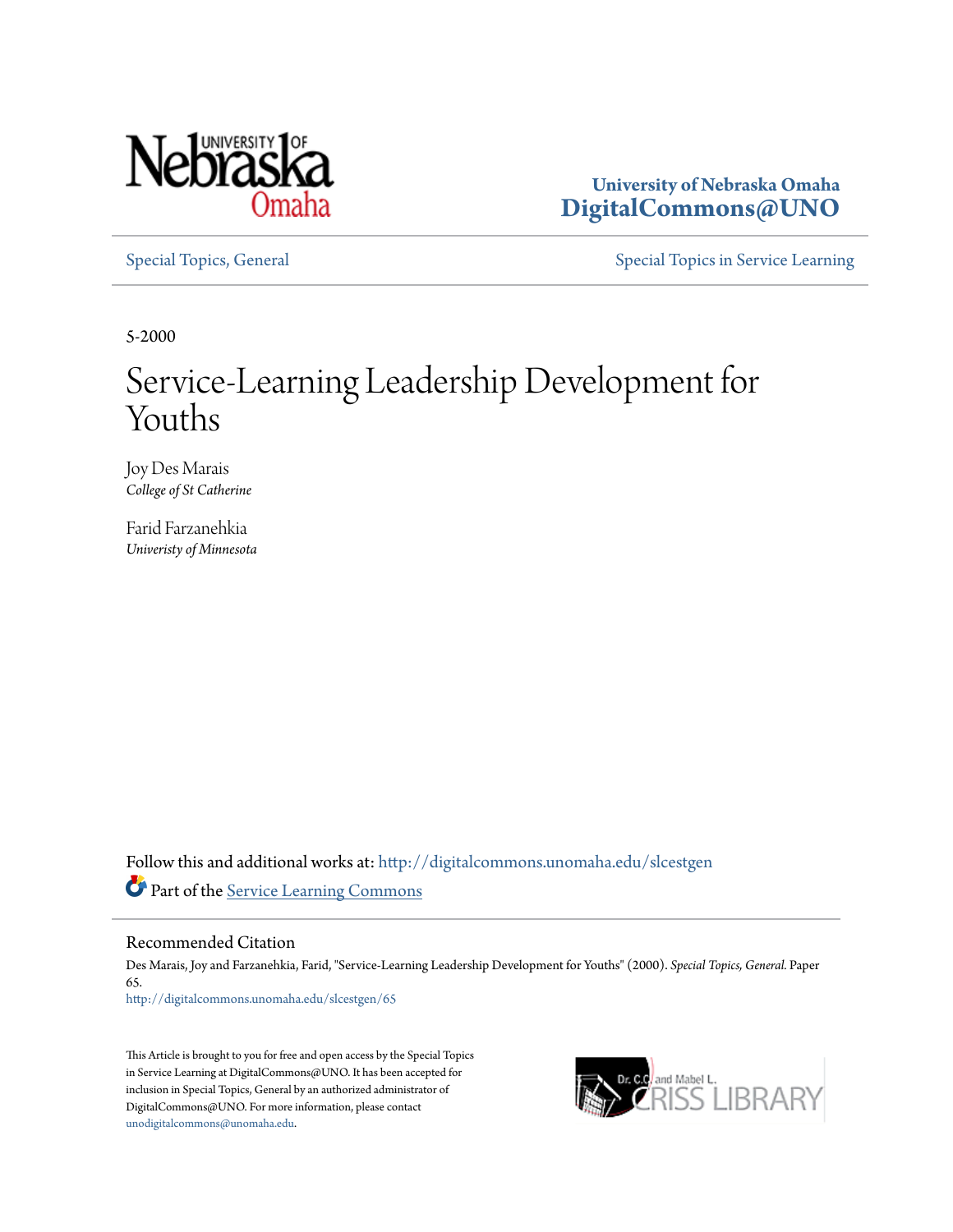# **Service-Learning Leadership Development for Youths**

*Service-learning without intentional leadership development is trivial and shallow, these youthful authors point out. And such leadership development requires adults and young people to work collaboratively in the design of servicelearning. When that happens, the outcome will be both profound learning and sua:essful projetts.* 

### BY JOY DES MARAIS, YOUA YANG, AND FARID FARZANEHKIA



NEEDED IMMEDIATELY: Young people and adults ready to work togcthertoward community improvement, social change, and learning. Ideal candidates must be willing to take risks, learn, and share power and accountability for success and failure. Benefits include challenge, leadership development, a new perspective on intergenerational affairs, and relationships with people of different ages and backgrounds.

F YOU READ a job description such as this in your local paper or on the Internet, would you apply? Would you describe service-learning leadership this way?

The service-learning field is growing larger and reaching more educators and young people every day. Much has been written about the benefits that can accrue to young people who participate in service-learning. But what has rarely been considered is the potential for *all*  young people to develop character, citizenship, and knowledge through *leading*  $s$ ervice-learning  $-$  not just participating in it.

We have been inundated with research on leadership. Names like Howard Gardner, James Kouzes, Barry Posner, Robert Greenleaf, and Kenneth Blanchard have become synonymous with theories on leadership attributes, leadership practices, servant-leadership, and situational leadership. For the most part, the field of leadership development has concentrated on adults in-

*JOY DES MARAIS is director of Strategic Youth Initiatives for the National Youth Leadership Council (NYLC), St. Paul, Minn., and a graduate student in organizational leadership at the College of Saint Catherine, St. Paul. YOUA YANG is a member of the board of directors of the NYLC and a student at Augsburg College, Minneapolis. FARJD FARZANEHKIA, who worked with the NYLC's Youth Project Team when he was in high school, is a student in premedir:ine at the University of Minnesota, Minneapolis.*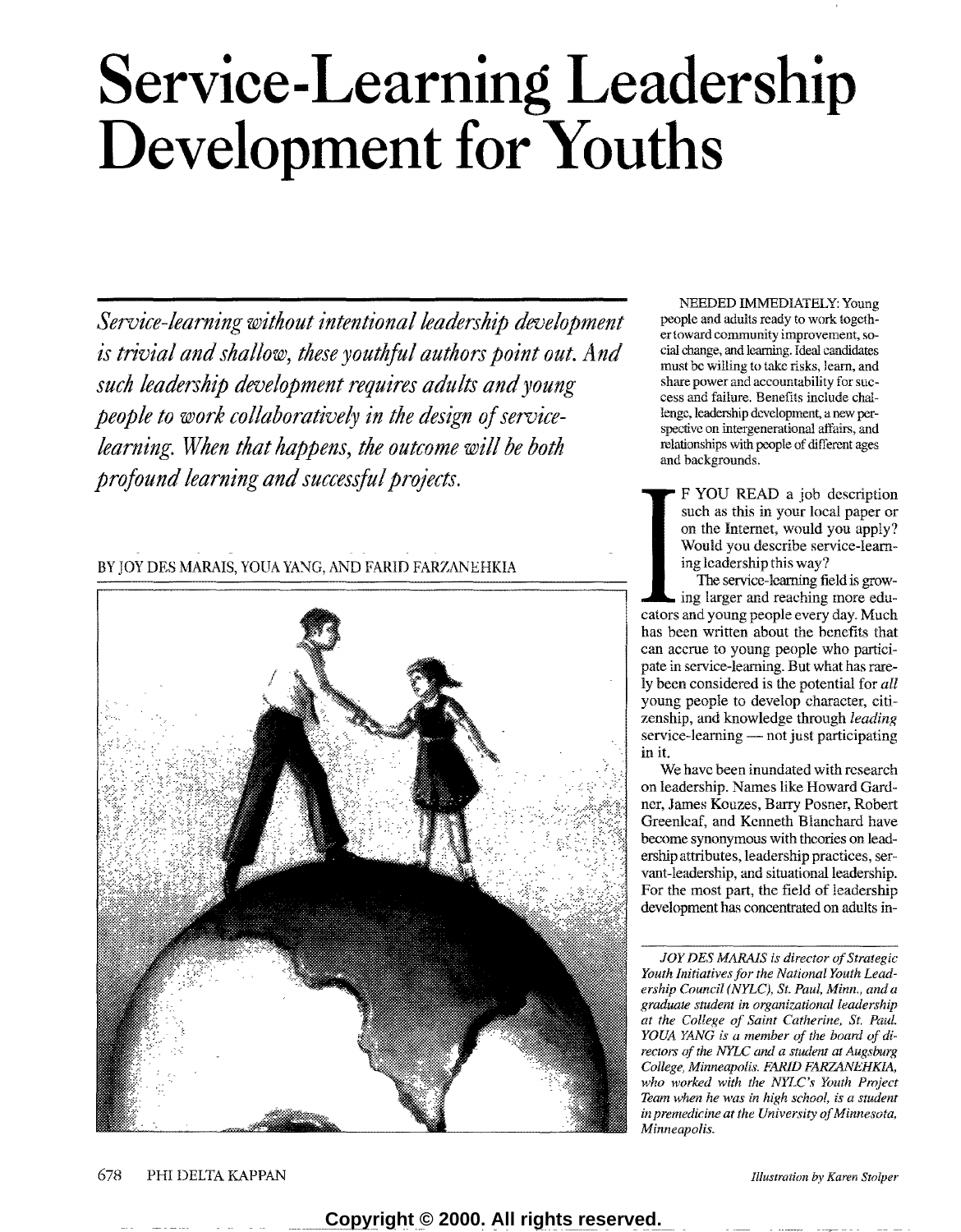volved with organizational management and bas relied on methods such as simulations and case studies. But young, emerging leaders do not have the same leadership development needs as adults. For young people, the best approach is to develop leadership in *real situations.* 

We have found that service-learning is the most powerful approach in youth leadership development. However, if it is such a powerful method of developing leadership, why isn't it better known and more widely practiced? Because it's challenging. It's threatening to the status quo. it allows for mistakes. It means sharing power and responsibility between youths and adults. It means blurring the line between teaching and learning. With that distinction gone, the ageist hierarchy collapses, and many people assume that chaos will follow.

But that is fear of the unknown speaking. Our experiences as emerging servicelearning leaders contradict such pessimism. Through service-learning, young people become engaged leaders taking responsibility for solving complex problems and meeting the tangible needs of a defined community. Case studies, simulations, and other typical leadership development methods become tools of the past. Public policy, stakeholder analyses, interpersonal communication, technology, and project management are tools of the present and future - tools that make learning about community, self, and leadership authentic and meaningful.

#### Generation X and Generation Y

1he authors' generations, otherwise known as Generations X andY, have suffered from a great deal of criticism. Unlike the baby boomers who came of age in the 1960s and 1970s, today's young people have not been part of a widespread movement that is working toward a major social change. Previous generation-based movements focused on the Vietnam War and on equal rights for women and people of color. Today, with the vast number of issues that surround us, we have not devoted the same degree of attention and effort to any single issue, For that reason, today's young people have been misunderstood and criticized for not being leaders, for not being involved, for simply being lazy.

As a result of the previous generations' hard work for racial, ethnic, and cultural acceptance, today's young Americans live in highly diverse communities. Living with such diversity brings challenges and responsibilities. Simply living in a community with others who are different does not mean that one respects, understands, or benefits from those differences. Here lies the greatest challenge of any generation. This challenge is unique and requires leadership, involvement, and effort.

But today's young people have stepped up to meet the challenge. A 1998 national survey conducted for Public Allies (an organization dedicated to developing community leadership in young people) by Peter D. Hart Research Associates and funded by the Surdna Foundation of New York City found that 68% of the young people surveyed had been involved in their community in the past three years. Furthermore, 54% said that they participate in service activities at least once a month.<sup>1</sup>

Our perspectives on leadership, community, and social change are also distinct from those of our predecessors. When asked to describe their preferred model for leadership, respondents to the survey overwhelmingly supported leadership that is "bottom up" - that comes from "ordinary people in the community, regardless of their position or level of authority."2 Contrary to popular belief and media portrayals, we young people are striving to eliminate the baniers that keep us from loving, respecting, and helping one another.

While Generations X andY do not promote a specific goal within the area of social change, today's young people do share a concern for building, maintaining, and serving community. We are motivated to serve, learn, and lead by issues that affect an aspect of our own lives. This motivation leads us to be involved in our communities as individuals rather than to take part in collective action.

#### Acting Like a Leader Versus Being a Leader

Young people face several challenges in their development, growth, and establishment as capable and important leaders. One of the most difficult is the mismatch between what they are told is expected of them as leaders and the manner in which they are prepared to assume such leadership.

In the late 1970s James MacGregor Bums contrasted traditional leadership, which he labeled as "transactional;' with a more "complex" and "potent" type of leadership he called "transformational."' These two concepts of leadership lie at the core of the problem we are describing.

When adults list the types of skills, traits, and characteristics they want to see developed in young leaders, they are visualizing transformational leaders — leaders who communicate a vision and inspire action; leaders who may stand alone when faced with controversy. Names such as Dr. Martin Luther King, Jr.; Gandhi; and Gloria Steinem come to mind. Individuals such as these are uncommon leaders with uncommon experiences. And none of them are young people.

Consciously or not, adults assume that leadership is something one earns or grows into. Thus young people cannot possibly be leaders in the present. They may be ready to rehearse leadership, but not to perform it. Moreover, adults are not willing to relinquish their own positions of power and decision making. These attitudes lead adults to limit young people's leadership development to transactional activities and responsibilities. In typical service-learning experiences, for example, young people are given a project and told the tasks that need to be accomplished. Calling businesses to ask for donations of funds or supplies, scheduling speakers for reflection activities, and distributing fliers about a servicelearning project are examples of transactional activities. All these steps must be taken to ensure a successful service-learning experience. But most often, students are assigned to do particular tasks rather than being allowed to *determine* each and every step of a service-learning experience, from community assessment, to evaluation, to celebration.

Simply assigning students tasks in teacher-designed service-learning projects denies them the opportunity for decision making and action planning. It limits their understanding of the interconnectedness of tasks and gives them no sense of the complexity of project management and leadership. Thus emerging leaders have the frustrating experience of being told to aspire to transformational leadership but being deprived of the opportunities necessary to develop it.

#### Elements of Effective Leadership Development

Our experiences have taught us that several elements are critical to the development